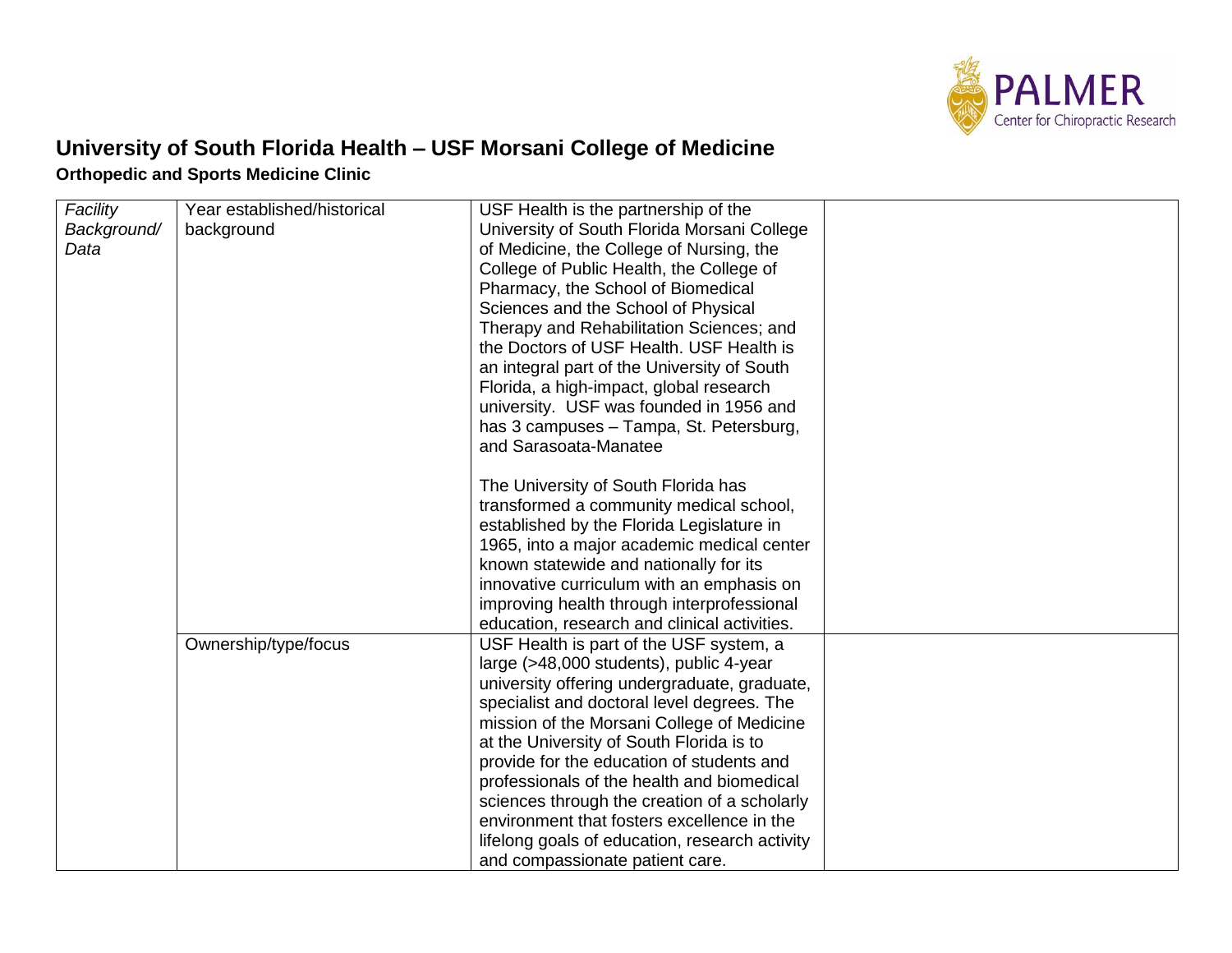

|                                                   | Location                                                                                          | USF Health's Morisani Center is located in                                                                                                                                                                                                                                                                           |                                                                                                                                                                                                                                                                                                                                 |
|---------------------------------------------------|---------------------------------------------------------------------------------------------------|----------------------------------------------------------------------------------------------------------------------------------------------------------------------------------------------------------------------------------------------------------------------------------------------------------------------|---------------------------------------------------------------------------------------------------------------------------------------------------------------------------------------------------------------------------------------------------------------------------------------------------------------------------------|
|                                                   | • Geographic region,<br>urban/rural                                                               | Tampa, FL (metropolitan area population<br>2,824,724).                                                                                                                                                                                                                                                               |                                                                                                                                                                                                                                                                                                                                 |
|                                                   | Metro area population                                                                             |                                                                                                                                                                                                                                                                                                                      |                                                                                                                                                                                                                                                                                                                                 |
|                                                   | Leadership structure/composition                                                                  | Judy L. Genshaft, PhD is the President of<br>University of South Florida. Charles J.<br>Lockwood, MD, MHCM is Senior Vice<br>President, USF Health and Dean of USF<br>Health Morsani College of Medicine                                                                                                             |                                                                                                                                                                                                                                                                                                                                 |
|                                                   | <b>Size</b><br>Beds/catchment/enrollees<br>Departments/employees                                  | USF operates 8 sites of care staffed by over<br>750 health care providers, including over<br>450 MD/DO/DC physicians. The department<br>of Orthopaedics and Sports Medicine<br>includes five orthopaedic surgeons, one<br>primary care sports medicine physician, one<br>chiropractor and one physician assistant.   |                                                                                                                                                                                                                                                                                                                                 |
|                                                   | Revenue sources (private,<br>Medicare, Medicaid)                                                  | The facility accepts a mixture of private<br>insurance, Medicare, and self-payment<br>cases.                                                                                                                                                                                                                         |                                                                                                                                                                                                                                                                                                                                 |
|                                                   | Notable current initiatives/changes<br>CAM, spine, pain/opiate<br>Patient experience<br>$\bullet$ |                                                                                                                                                                                                                                                                                                                      |                                                                                                                                                                                                                                                                                                                                 |
| Implementati<br>on of<br>chiropractic<br>services | Impetus/climate/background                                                                        | The DC had been associated with the<br>university for many years as a volunteer<br>physician for athletes and then part-time as<br>adjunct faculty. One of the reasons the DC<br>was officially brought on board to expand<br>access to electronic health records.                                                   | "We had buy in in part because of some<br>legislative support for this and dare I say<br>leverage with the senior vice president and<br>the president who wanted some things. And<br>there's high-ranking chiropractors at the<br>state legislative body at the time. So it was<br>good timing." (Staff)                        |
|                                                   | Planning process/timeline                                                                         | The DC's long-term association with the<br>university provided exposure to chiropractic<br>to athletes and orthopedic physicians.<br>The Orthopedic Department asked the<br>chiropractor to come on board full-time.<br>There were a lot of administrative hurdles,<br>particularly for a new program, with planning | "the chiropractic clinic here has been<br>evolving for at least 20 years. At least<br>chiropractic presence; it wasn't called a<br>chiropractic clinic at that time. It started with<br>one practitioner who got her foot in the door<br>and provided great care for patients, was<br>persistent and took bumps and bruises for |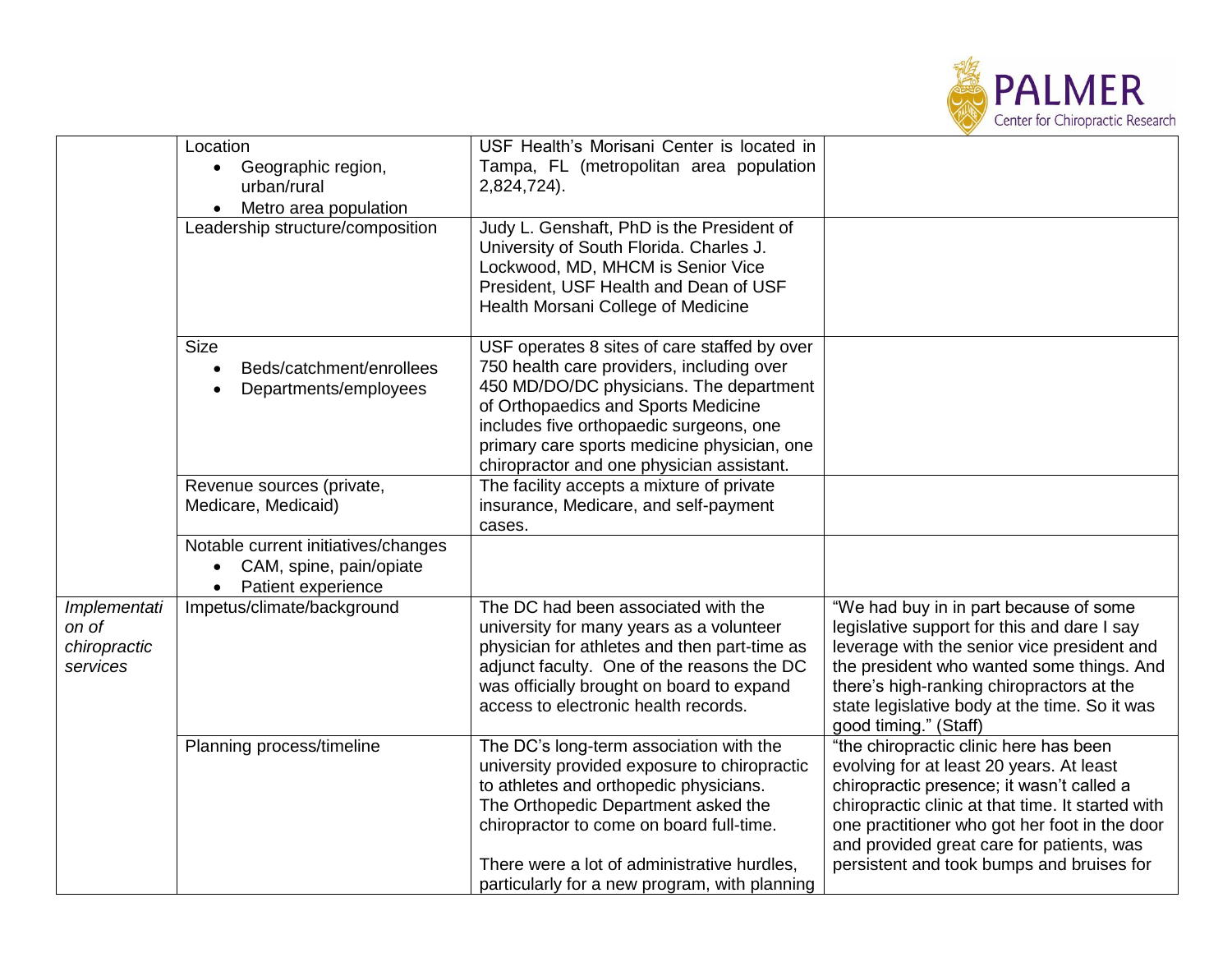

|                   |                                      | occurred at the upper levels of the university  | the profession, resulting in where we are |
|-------------------|--------------------------------------|-------------------------------------------------|-------------------------------------------|
|                   |                                      | to determine how to integrate the clinic, and   | now." (Staff)                             |
|                   |                                      | especially how to finance it.                   |                                           |
|                   | Year clinical services established   | On-site clinical services began in 2015. For    |                                           |
|                   |                                      | 9 years prior, billing had been done through    |                                           |
|                   |                                      | the chiropractor's private practice.            |                                           |
| Chiropractic      | Administration                       | The chiropractor was located in the             |                                           |
| <b>Clinic</b>     | Department/service line<br>$\bullet$ | Orthopedic department. USF recently             |                                           |
| <b>Structures</b> | Performance                          | restructured, chiropractic is now located in    |                                           |
|                   | measures/benchmarks                  | the Neurosurgery department.                    |                                           |
|                   | Location/space/equipment             | Located on the third floor of the University of |                                           |
|                   |                                      | South Florida campus health clinic.             |                                           |
|                   | Chiropractors                        | 1 Full-time chiropractor                        |                                           |
|                   | Number/FTE/appointment               | 2-3 patient exam/treatment rooms are            |                                           |
|                   | Privileges/services                  | available                                       |                                           |
|                   | Non-clinical activities              |                                                 |                                           |
|                   | <b>Professional attributes</b>       | 10-20 new patient visits per week and 80        |                                           |
|                   | Interprofessional attributes         | Follow-up patients per week                     |                                           |
|                   | Support staff                        | 1 clinical coordinator                          |                                           |
|                   | Discipline/number                    | 3 support staff with some duties working        |                                           |
|                   |                                      | with the chiropractor                           |                                           |
|                   | <b>Patient access</b>                | Patients access appointments with the           |                                           |
|                   | Referral, self-referral              | chiropractor through provider referral as well  |                                           |
|                   | Appointment availability/wait        | as self-referral mechanisms.                    |                                           |
|                   | Appointment length, number           |                                                 |                                           |
|                   | per week                             | 30 minute appointments scheduled for new        |                                           |
|                   |                                      | patients.15 minute appointments scheduled       |                                           |
|                   |                                      | for follow-up patients.                         |                                           |
|                   | Relevant partnerships                | The clinic is located on the University of      |                                           |
|                   | Academic, research                   | South Florida campus.                           |                                           |
|                   |                                      |                                                 |                                           |
|                   |                                      | The chiropractor also works at the university   |                                           |
|                   |                                      | health center and at the university sports      |                                           |
|                   |                                      | center with USF sports teams.                   |                                           |
|                   |                                      |                                                 |                                           |
|                   | <b>Patient characteristics</b>       |                                                 |                                           |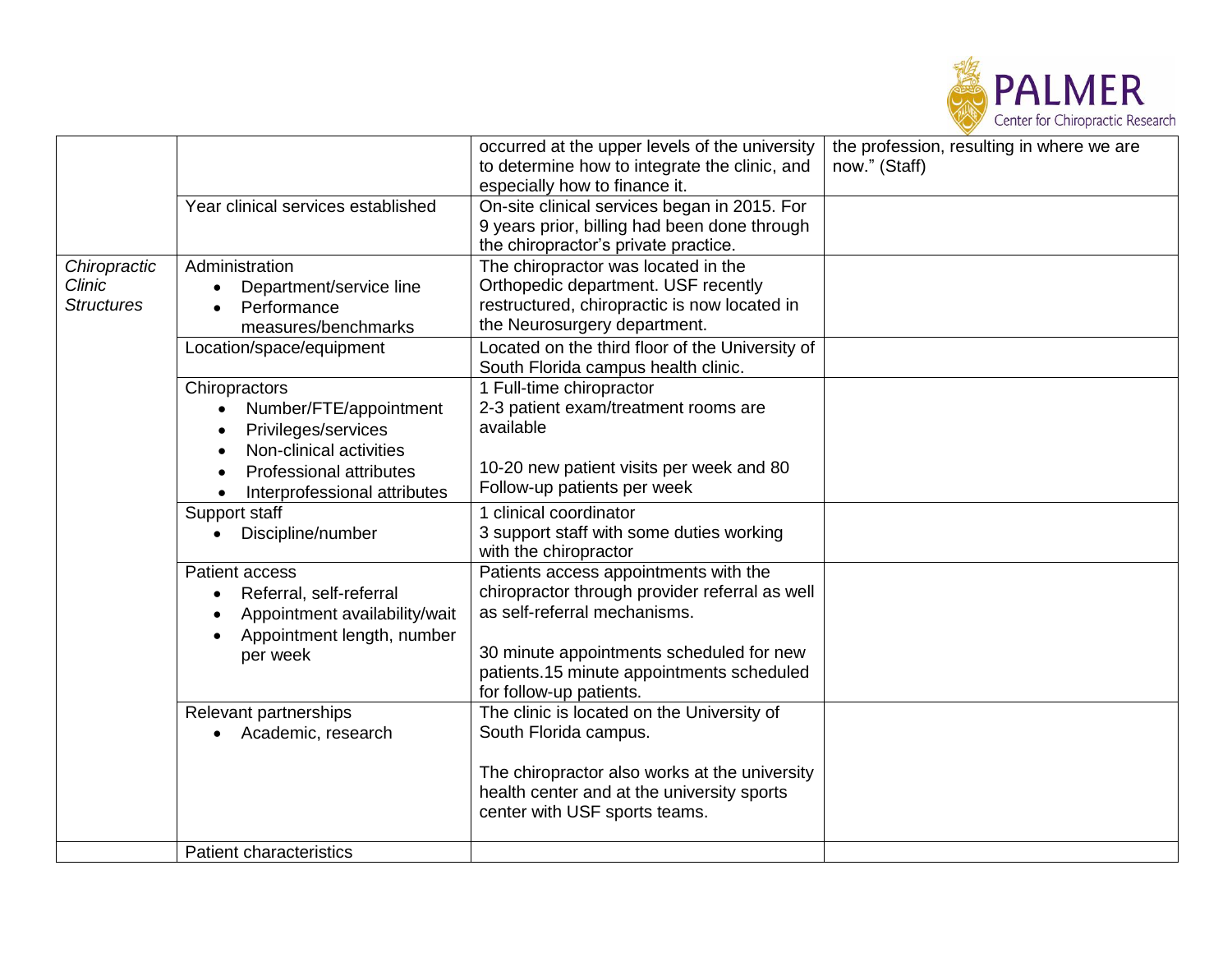

| Chiropractic<br>Clinic<br>Processes | Population, conditions,<br>$\bullet$<br>complexity<br>Access patterns seen                                        | The clinic sees patients with a variety of<br>musculoskeletal conditions, sports injuries,<br>headaches, and post-concussion symptoms<br>Referrals originate from primary care,<br>neurological surgery, and orthopedic<br>surgery. When requested by referring<br>physicians the clinic provides expedited<br>access for urgent cases, often on the same<br>day. There have been challenges with<br>billing and reimbursement for chiropractic<br>services compared with surgical services         |                                                                                                                                                                                                                                                                                                                |
|-------------------------------------|-------------------------------------------------------------------------------------------------------------------|-----------------------------------------------------------------------------------------------------------------------------------------------------------------------------------------------------------------------------------------------------------------------------------------------------------------------------------------------------------------------------------------------------------------------------------------------------------------------------------------------------|----------------------------------------------------------------------------------------------------------------------------------------------------------------------------------------------------------------------------------------------------------------------------------------------------------------|
|                                     | Services provided                                                                                                 |                                                                                                                                                                                                                                                                                                                                                                                                                                                                                                     |                                                                                                                                                                                                                                                                                                                |
|                                     | Diagnostic, therapeutic                                                                                           |                                                                                                                                                                                                                                                                                                                                                                                                                                                                                                     |                                                                                                                                                                                                                                                                                                                |
|                                     | Case management                                                                                                   | Good communication/collaboration with                                                                                                                                                                                                                                                                                                                                                                                                                                                               |                                                                                                                                                                                                                                                                                                                |
|                                     | CPGs/care pathways used<br>Outcome<br>assessment/reporting<br>Communication/collaboration<br>with other providers | many physicians is a key to team based<br>care. However the large size of institution,<br>with only one DC on staff poses a challenge<br>in reaching all physicians.<br>Since this is a teaching facility, some<br>attendings commonly refer to and<br>collaborate with the chiropractor, thus their<br>residents gain experience with chiropractic<br>care.<br>The facility includes DOs who perform some<br>spinal manipulation, yet also refer some<br>cases to the chiropractor for management. | [The PT department] is a wonderful<br>program. They do some mobilization, but<br>they've sent me a lot of people<br>whom they feel would benefit from<br>chiropractic care, and I send them,<br>obviously, the people who I think they've got<br>the machinery to do itthat's very good<br>care.<br>(Provider) |
|                                     |                                                                                                                   | There is also strong collaborative case<br>management between chiropractic and PT<br>providers.                                                                                                                                                                                                                                                                                                                                                                                                     |                                                                                                                                                                                                                                                                                                                |
| Impacts/Outc<br>omes                | Clinic function<br>Use, utilization, performance<br>benchmarks                                                    | From a fiscal perspective, the clinic is<br>meeting its production and collections<br>targets, and is perceived to be budget<br>neutral or slightly positive. Across<br>stakeholders there is common perception                                                                                                                                                                                                                                                                                     | I know that [the chiropractic clinic] doesn't<br>cost us much and doesn't make us much.<br>You can't really compare an ancillary<br>service of chiropractic medicine to surgery;<br>any surgical specialty. They make a lot of                                                                                 |